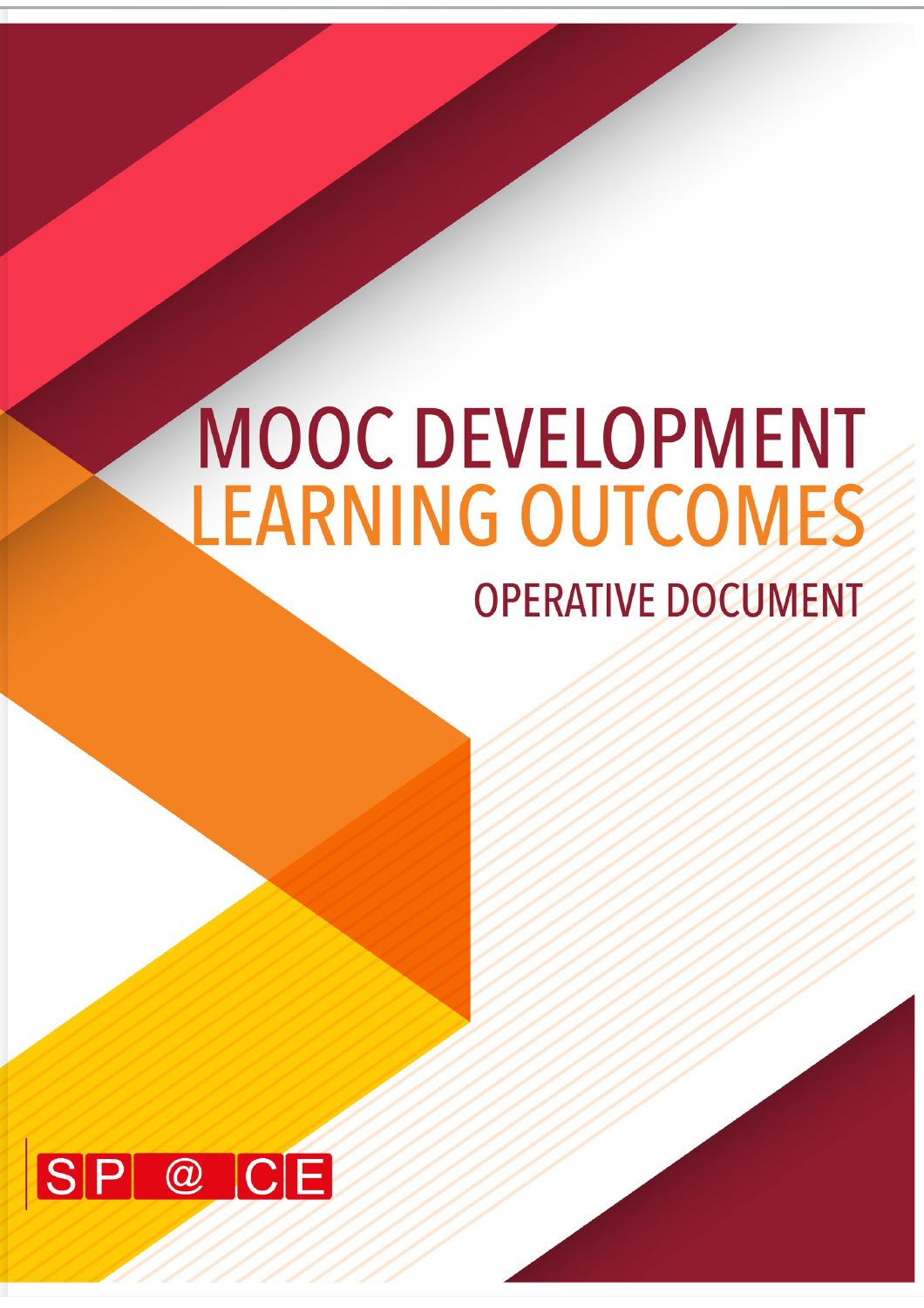#### **SPACE - Skills for school professionals against cyberbullying events**

2017-1-IT02-KA201-036470Funded by the Erasmus+ Programme of the European Union

Co-funded by the Erasmus+ Programme of the European Union



Erasmus+ Project SPACE - 2017-1-IT02-KA201-036470 The European Commission support for the production of this publication does not constitute an endorsement of the contents which reflects the views only of the authors, and the Commission cannot be held responsible for any use which may be made of the information contained therein

The European Commission support for the production of this publication does not constitute an endorsement of the contents which reflects the views only of the authors, and the Commission cannot be held responsible for any use which may be made of the information contained therein.

This work is released under Creative Commons License Attribution-NonCommercial-ShareAlike 4.0 International (CC BY-NC-SA 4.0)



*Released on Augusty 2018* 

http://www.spaceproject.net/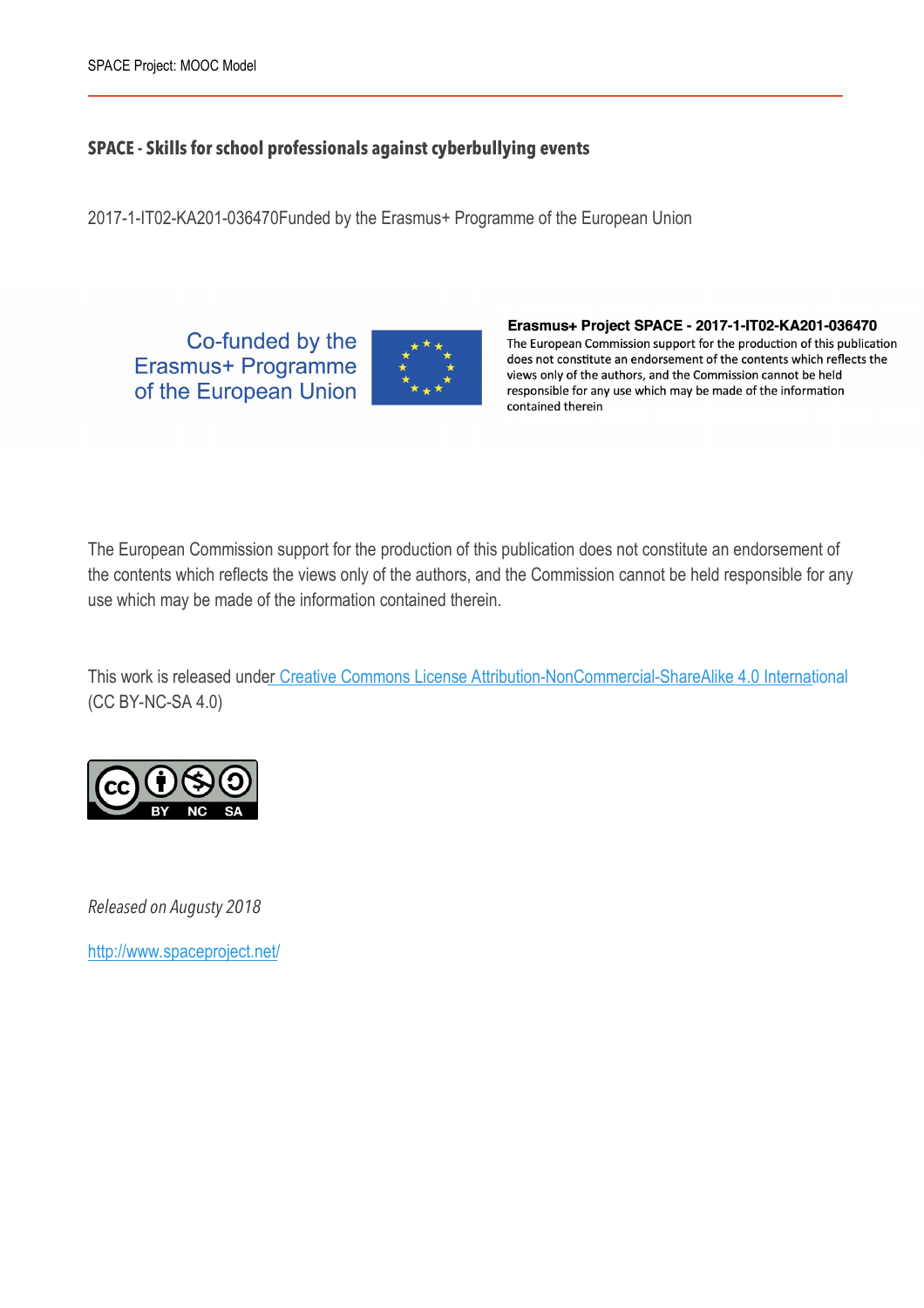# **CONTENTS**

| <b>Document overview</b>             |  |
|--------------------------------------|--|
| <b>Learning modules and units</b>    |  |
| <b>SPACE MOOC: Learning Outcomes</b> |  |
| A GENERAL AREA                       |  |
| B PSYCHO-SOCIAL-PEDAGOGIC AREA       |  |
| C TECHNOLOGICAL AREA                 |  |
| D. REGULATIONS AREA                  |  |

 $\overline{1}$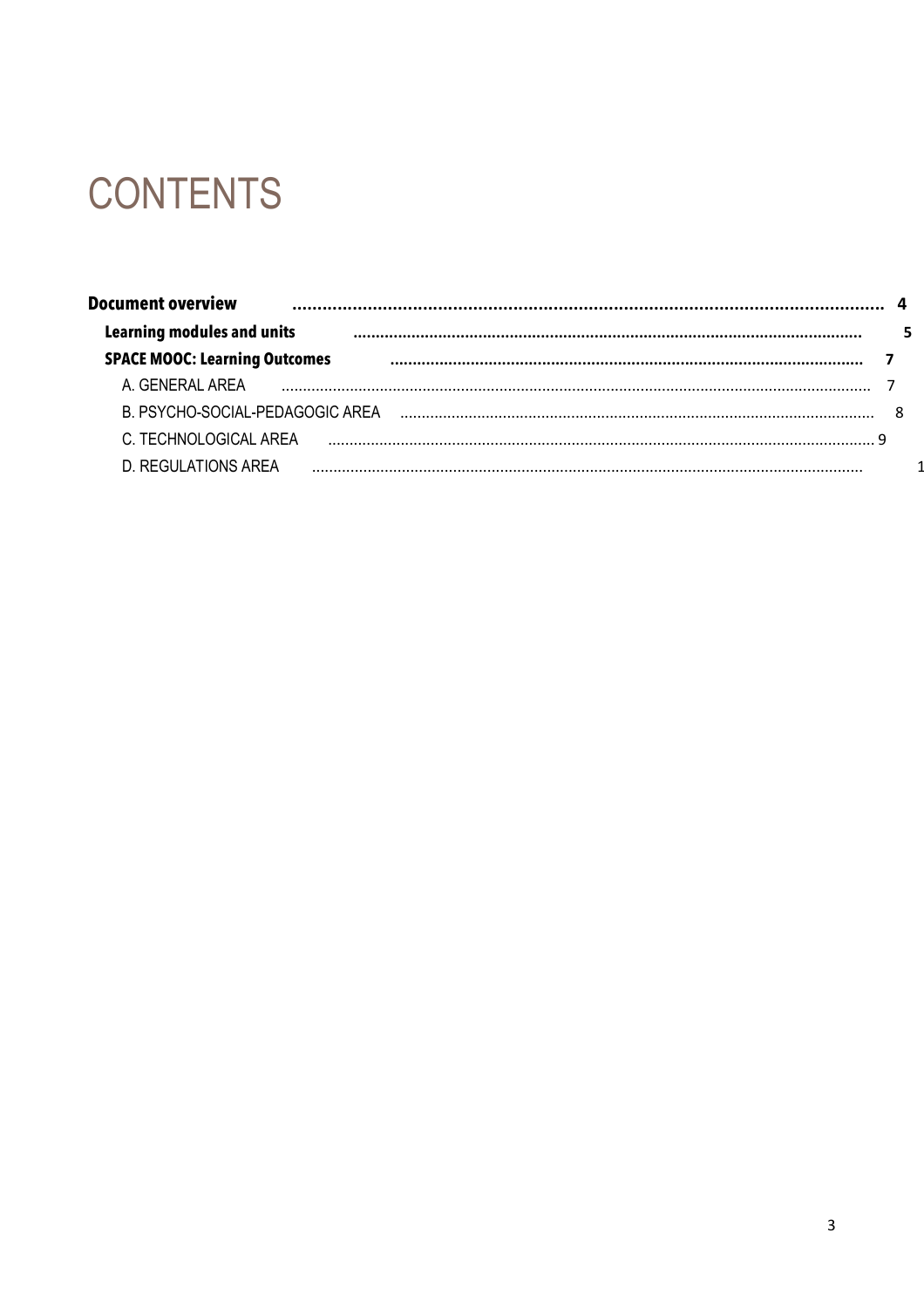# Document overview

This document is part of the O4/A2 MOOC implementation; it defines and describes the Learning Outcomes of the MOOC itself.

Learning outcomes describe what a learner is expected to know and to be able to do by the end of the subject or course. Clear learning outcomes should benefit students in a number of ways. Statements of learning outcomes should explain to learners what they will learn on successful completion of a subject or course.

The Learning Outcomes have been formulated mirroring the Map of Competences O1/A1, and are organized for each learning module and learning unit.

This is an operative internal document.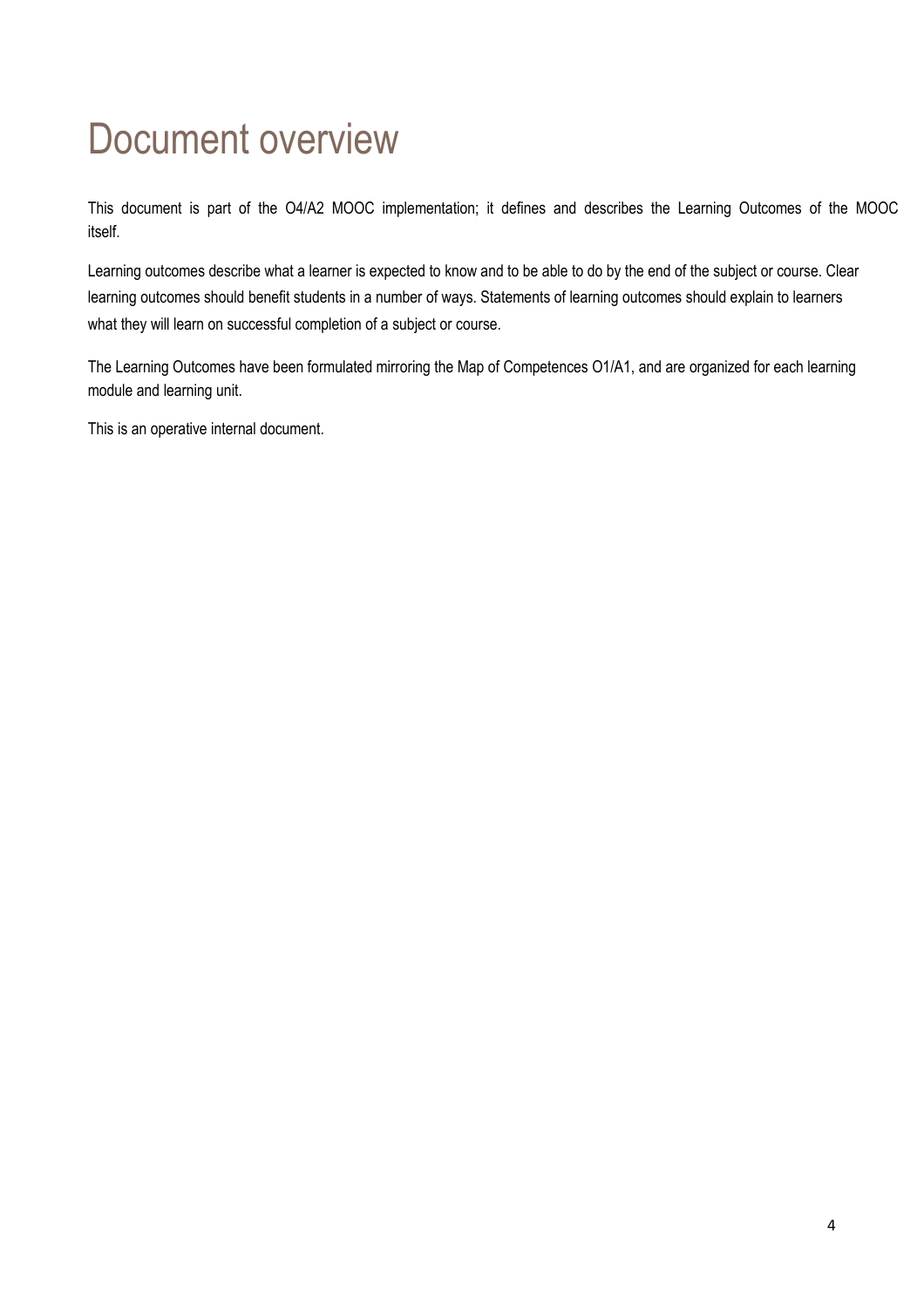# Learning modules and units

The number of modules and learning units has been established on the basis of the areas defined in the Map of Competences. In the Map we have 4 areas:

**General area**: knowledge of the typologies of bullying and cyberbullying, definition of the phenomenon, risks factors, incidence;

**Psycho-pedagogic area:** understanding the cyberbullying situations and phenomena, managing conflicts, planning information and training activities for the students;

**Technological area** : aware use of social media, online communication, safety and well-being;

**Regulations area**: European and national laws, recommendations, circulars, institutions to contact in case of cyberbullying episodes.

The course modules correspond to these 4 areas, so the course will include 4 modules for 6 weeks. For modules 1 and 4 there is a duration of 1 week each, while for modules 2 and 3 there is a duration of 2 weeks each. The contents are the OER in English and the partners' languages (Italian, Spanish, Dutch, Turkish, and Portuguese) found during the O2/A2 Content Curation. A learning unit equals one week of work. The topics of the learning units are the following:

#### **WEEK 1: CYBERBULLYING FORMS AND TYPOLOGIES**

- 1.1 General knowledge of the phenomenon, definition, incidence, statistics
- 1.2 Characteristics of cyberbullying, roles and profiles of people involved

#### **WEEK 2: DEVELOPING TRAINING ACTIVITIES**

- 2.1 Identification of cyberbullying situations
- 2.2 Planning training and information actions
- 2.3 Developing integrated approaches

#### **WEEK 3: PREVENTION AND SUPPORTING STRATEGIES**

- 3.1 Approaches to prevent cyberbullying
- 3.2 Supporting strategies

#### **WEEK 4: TECHNOLOGICAL TOOLS**

4.1 Online communication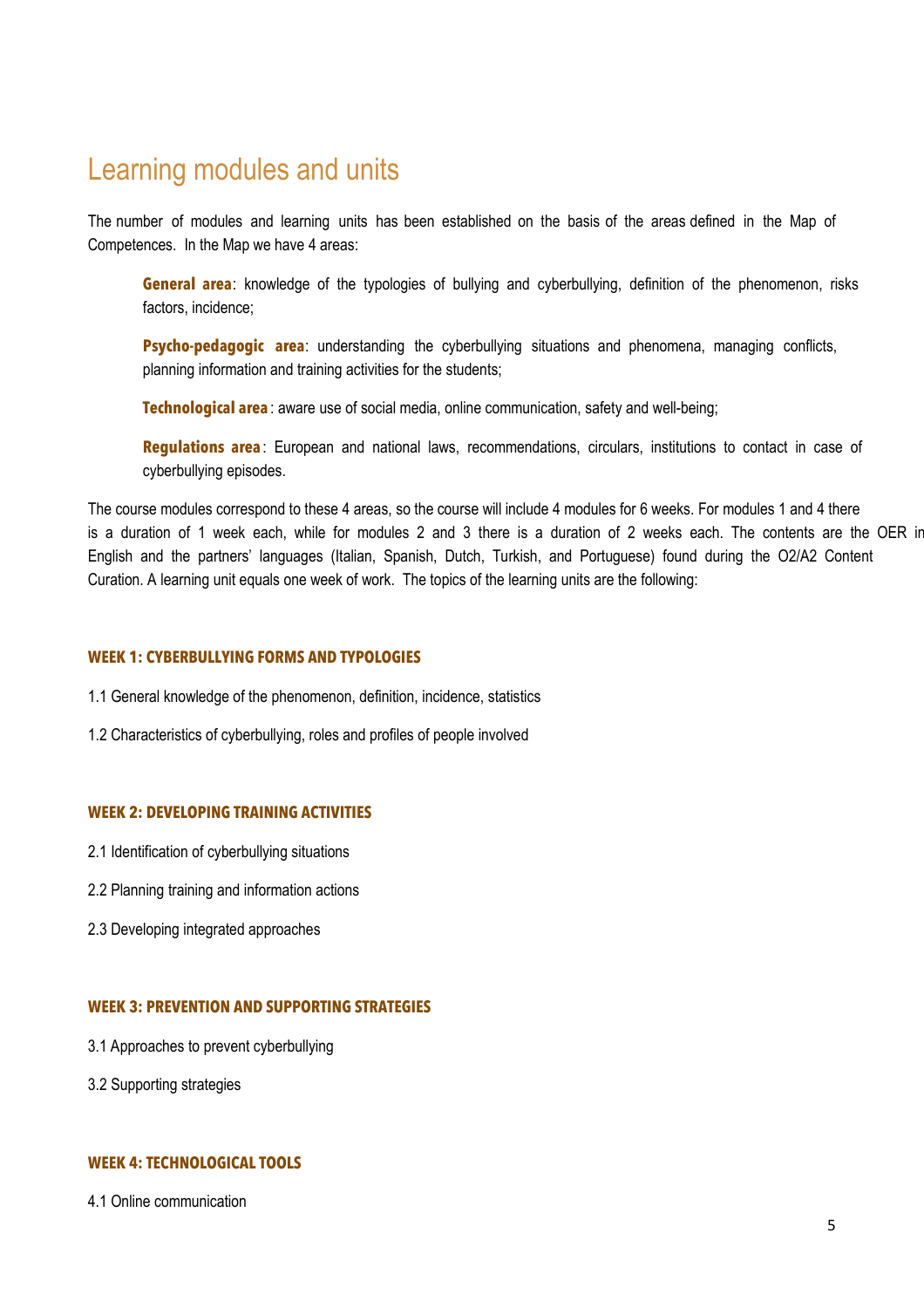4.2 Safe use of social tools

#### **WEEK 5: ONLINE PROTECTION**

- 5.1 Online privacy and reputation
- 5.2 Safety on the web

#### **WEEK 6: CYBERBULLYING FROM THE LEGAL SIDE**

- 6.1 Reporting cyberbullying cases
- 6.2 Rules and regulations

| <b>MOOC MODULES AND UNITS: SUMMARY TABLE</b>                                                                                                                             |                                                                           |                                                                                                                                                                 |  |
|--------------------------------------------------------------------------------------------------------------------------------------------------------------------------|---------------------------------------------------------------------------|-----------------------------------------------------------------------------------------------------------------------------------------------------------------|--|
| <b>MODULE 1</b>                                                                                                                                                          |                                                                           |                                                                                                                                                                 |  |
| <b>GENERAL AREA</b><br>Knowledge of the typologies of bullying and<br>cyberbullying, definition of the phenomenon,<br>risks factors, incidence                           | WEEK 1.<br>CYBERBULLYING FORMS AND TYPOLOGIES                             | 1.1 General knowledge of the phenomenon,<br>definition, incidence, statistics<br>1.2 Characteristics of cyberbullying, roles and<br>profiles of people involved |  |
| <b>MODULE 2</b>                                                                                                                                                          |                                                                           |                                                                                                                                                                 |  |
| PSYCHO-SOCIAL-PEDAGOGIC AREA<br>Understanding the cyberbullying situations<br>and phenomena, managing conflicts, planning<br>information and training activities for the | WEEK 2.<br>DEVELOPING TRAINING ACTIVITIES                                 | 2.1 Identification of cyberbullying situations<br>2.2 Planning training and information actions<br>2.3 Developing integrated approaches                         |  |
| students                                                                                                                                                                 | WEEK 3.<br>PREVENTION AND SUPPORTING STRATEGIES 3.2 Supporting strategies | 3.1 Approaches to prevent cyberbullying                                                                                                                         |  |
| <b>MODULE 3</b>                                                                                                                                                          |                                                                           |                                                                                                                                                                 |  |
| <b>TECHNOLOGICAL AREA</b><br>of<br>online<br>social<br>media.<br>use<br>Aware<br>communication, safety and well-being                                                    | WEEK 4.<br><b>TECHNOLOGICAL TOOLS</b>                                     | 4.1 Online communication<br>4.2 Safe use of social tools                                                                                                        |  |
|                                                                                                                                                                          | WEEK 5.<br><b>ONLINE PROTECTION</b>                                       | 5.1 Online privacy and reputation<br>5.2 Safety on the web                                                                                                      |  |
| <b>MODULE 4</b>                                                                                                                                                          |                                                                           |                                                                                                                                                                 |  |
| <b>REGULATIONS AREA</b><br>national<br>European<br>and<br>laws.<br>recommendations, circulars, institutions<br>to<br>contact in case of cyberbullying episodes           | WEEK 6.<br>CYBERBULLYING FROM THE LEGAL SIDE                              | 6.1 Reporting cyberbullying cases<br>6.2 Rules and regulations                                                                                                  |  |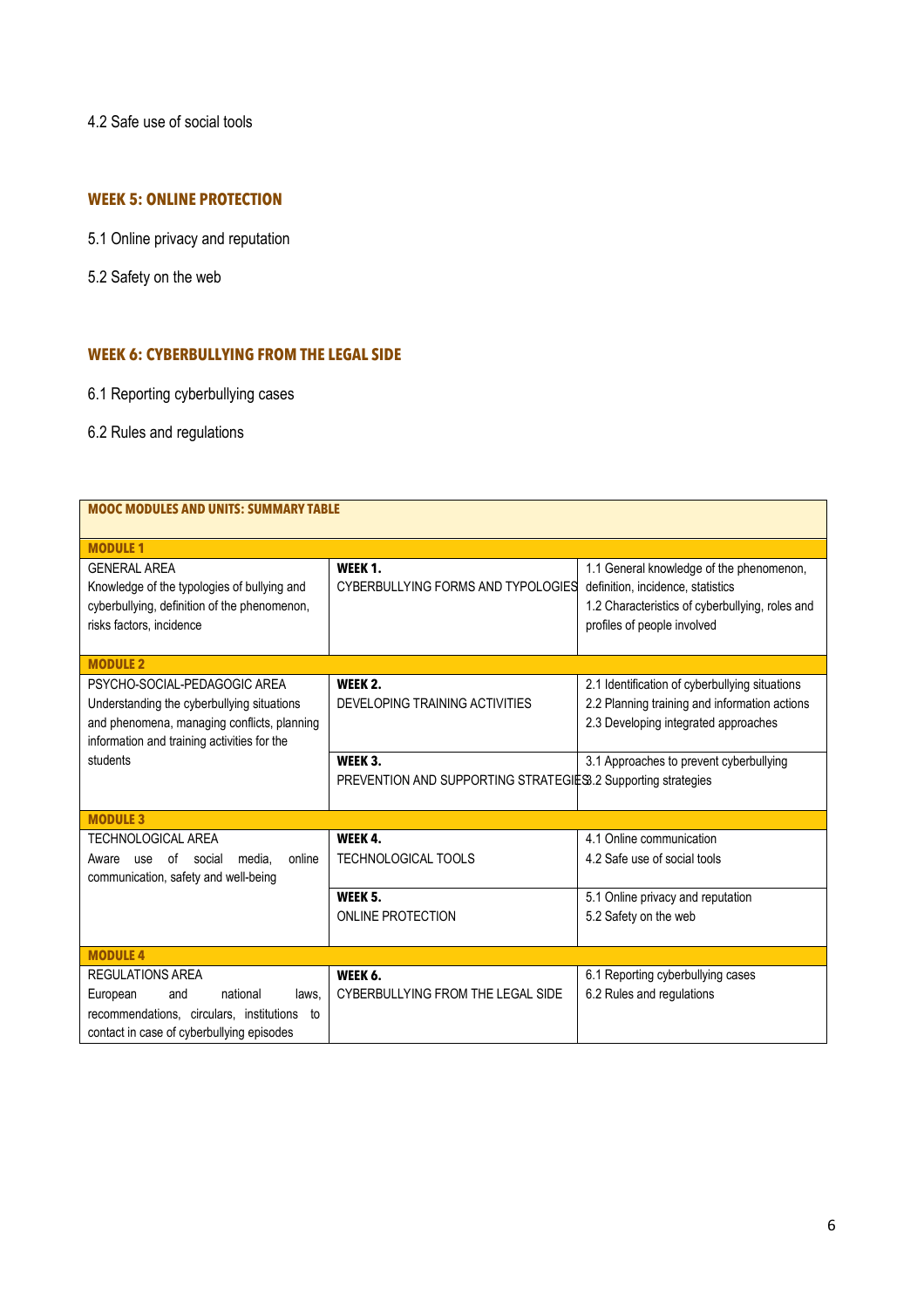# SPACE MOOC: Learning Outcomes

### *A. GENERAL AREA*

Knowledge of the typologies of bullying and cyberbullying, definition of the phenomenon, risks factors, incidence

#### **A1. General knowledge of the cyberbullying phenomenon**

- Defines what cyberbullying is
- Identifies the causes and factors that determine cyberbullying
- Classifies the different typologies of cyberbullying
- Distinguishes and describes the different cyberbullying behaviours

#### **A2. Understanding the characteristics of cyberbullying**

- Identifies the different ways in which cyberbullying is practiced
- Classifies and analyses cyberbullying's causes and consequences
- Can differentiate the effects of cyberbullying from those of bullying
- Describes the different cyberbullying behaviours in the perpetrator case
- Describes the different cyberbullying behaviours in the victim case

#### **A3. Knowledge of the incidence of cyberbullying**

- Is aware of the incidence of the phenomenon concerning age, gender, contexts
- Is able to find, analysis and compare statistic data about cyberbullying
- I aware of how influential is cyberbullying in the local/school environment
- Names some risk factors and provides information about incidence and possible consequences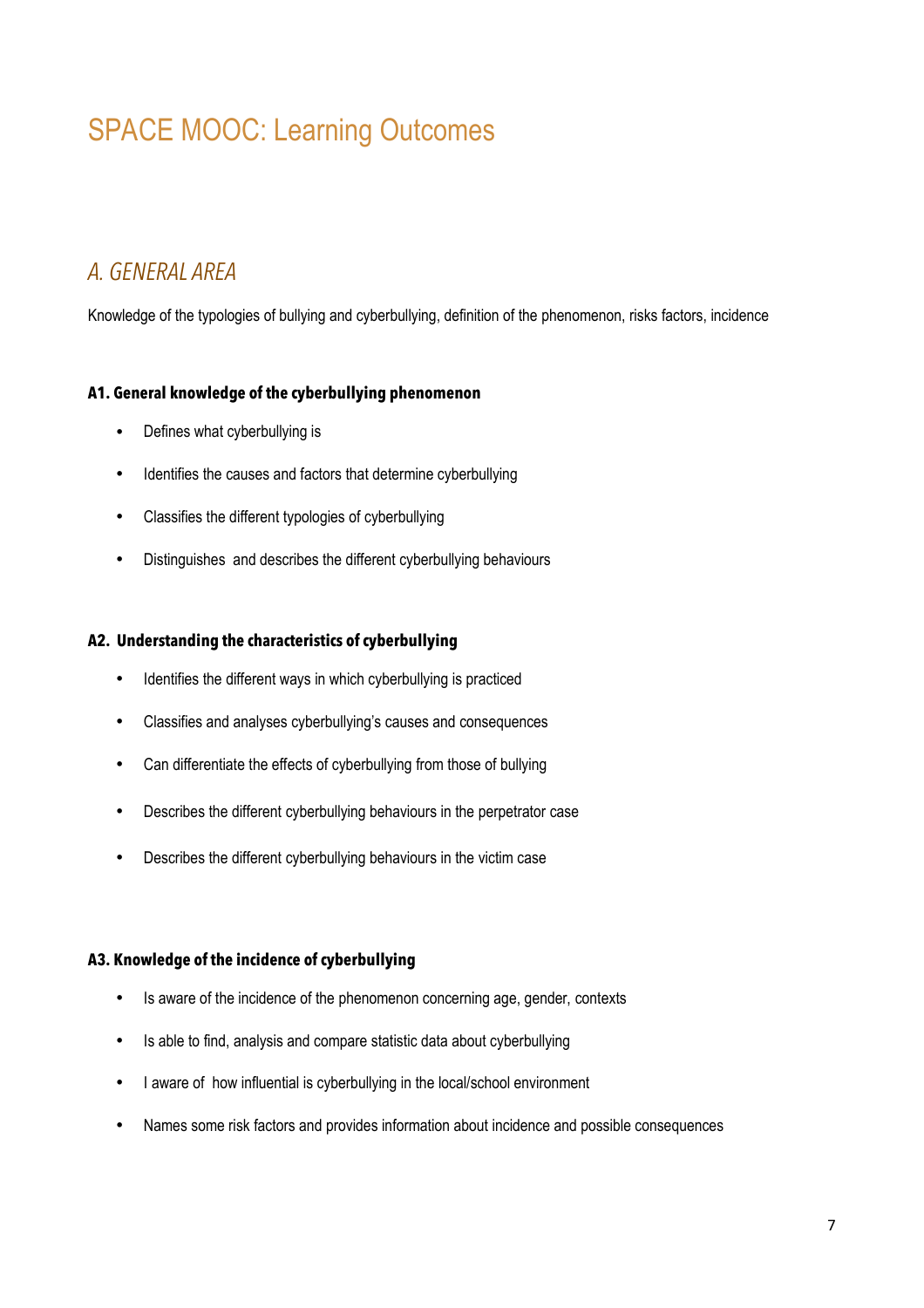#### **A4. Knowledge of the roles in cyberbullying events**

- Identifies and differentiates bullies and bullied
- Describes profiles and motivations of victims and cyberbullying responsible
- Distinguishes several roles involving multiple stakeholders

## *B. PSYCHO-SOCIAL-PEDAGOGIC AREA*

Understanding the cyberbullying situations and phenomena, managing conflicts, planning information and training activities for the students

#### **B1. Identification of cyberbullying situations**

- Can recognize when there is a situation at risk of cyberbullying
- Detects and identifies signs of someone suffering cyberbullying
- Estimates what is the impacts of cyberbullying over person
- Recognizes the emotional, social and cognitive factors that characterize both victims and perpetrators of cyberbullying.

#### **B2. Knowledge and application of prevention strategies**

- Recalls main guidelines on prevention and intervention
- Evaluates if a student is a possible internet addicted or if has a dangerous behaviour
- Illustrates to students the dangers of the internet (gambling, sexting, incorrect use of the social media) and internet crime
- Illustrates to the students strategies to disable personal characteristics that potentiate cyberbullying situations (ways of talking, dressing, …)

#### **B3. Planning information and training actions**

• Is aware of the role of the school in addressing cyberbullying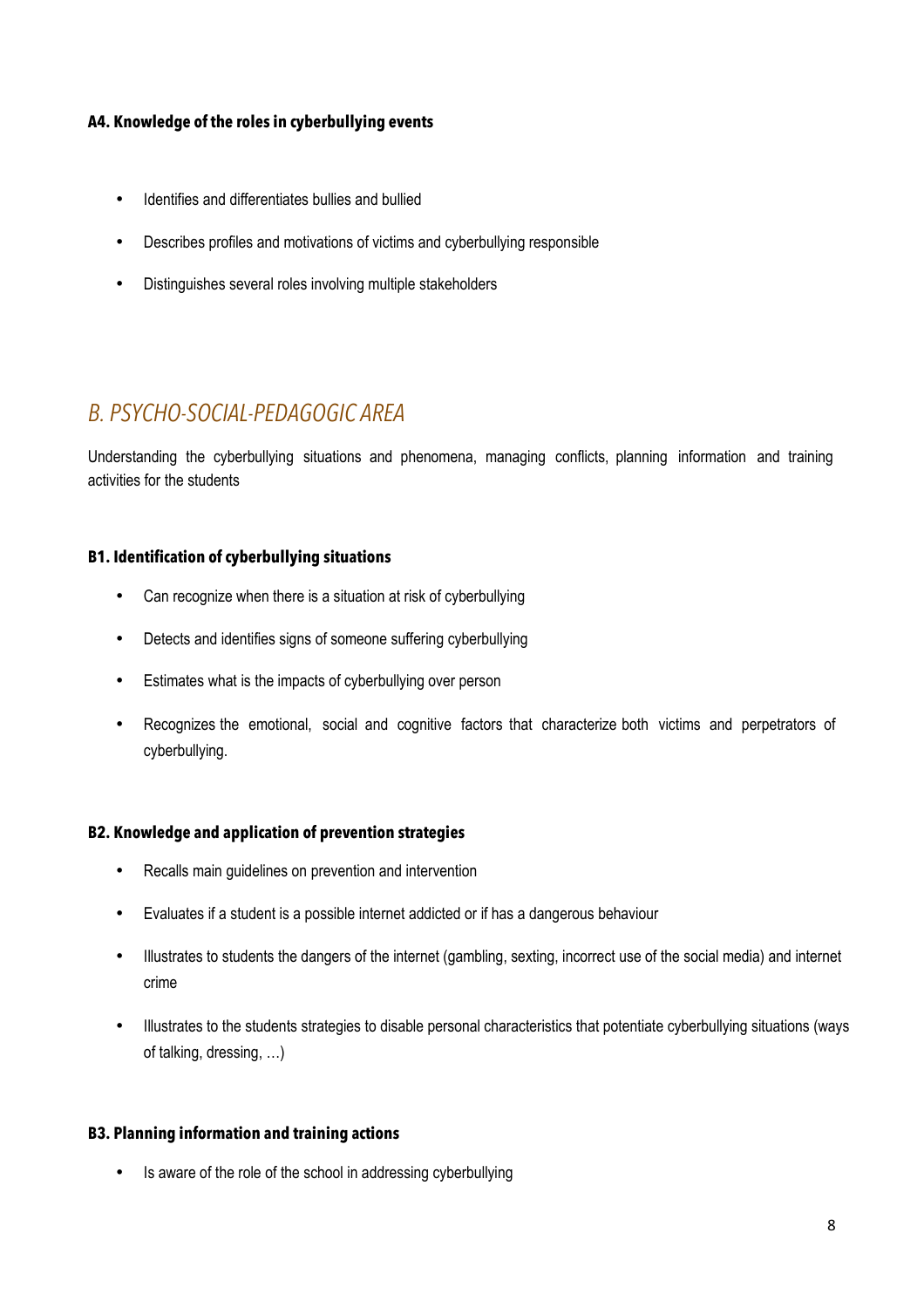- Knows how to implement specific strategies for addressing cyberbullying training
- Is able to select information and training activities for the students
- Rearranges elements from previous projects and initiatives
- Manages the conditions to discuss open and freely with students or parents about the subject, sharing the information, ideas, etc.
- Can set up protocols to work with students who are suffering cyberbullying
- Is able to plan meetings with experts of troubles going through the teenage years (psychologists, postal police officers)

#### **B4. Knowledge and application of supporting strategies**

- Understands the victims' psychological reactions
- Knows the strategies to encourage communication with cyberbullying victims
- Knows the strategies to manage cyberbullying conflicts
- Knows how to give first listen to the victims, enabling students to file complaint anonymously
- Is able to decide the specific psychological aid necessary to the victims
- Is able to communicate empathically with families

#### **B5. Developing integrated approaches**

- Knows what strategies apply with cyberbullying that occurs outside school
- Knows what is the role of parents, specialists, legalists, and law enforcement officials
- Estimates the strategies to contribute to the school policy against cyberbullying
- Evaluates risk situations situation to provide the adequate follow-up (psychologist, therapists, etc.)

### *C. TECHNOLOGICAL AREA*

Aware use of social media, online communication, safety and well-being

#### **C1. Online communication**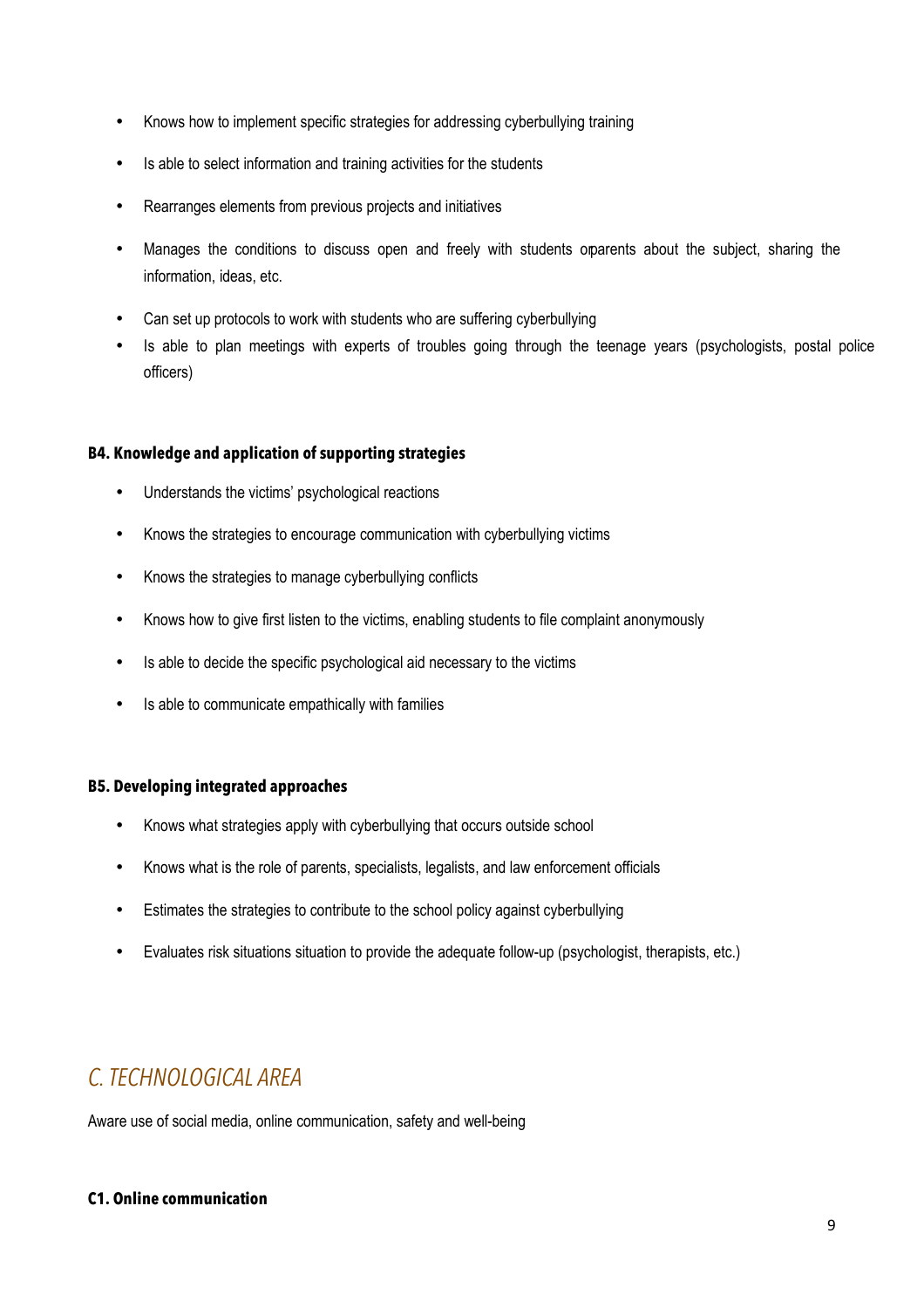- Uses the main digital communication tools
- Recalls the behavioural norms and using digital technologies and interacting in digital environments
- Identifies communication strategies for specific audience and generational diversity in digital environments
- Assesses and interprets information on the web

#### **C2. Use of social tools**

- Uses the most used social media, tools and networks, especially the ones used by youngster
- Knows the emotional aspects connected to the use of the socials
- Indicates the risks of digital social environments
- Knows the rules that regulate the activities of the main social media

#### **C3. Privacy protection**

- Knows the concepts connected to "digital identity" (security, privacy, etc.)
- Expresses what online reputation is
- Explains how to protect personal data and privacy in digital environments
- Understands the "privacy policy" terms used by digital services

#### **C4. Online safety**

- Describes how to protect devices and digital contents, preventing risks and threats in digital environments
- Knows how to modify default settings to enhance safety
- Selects appropriately password protection and multi-factor authentication
- Explains safety measures using technologies

## *D. REGULATIONS AREA*